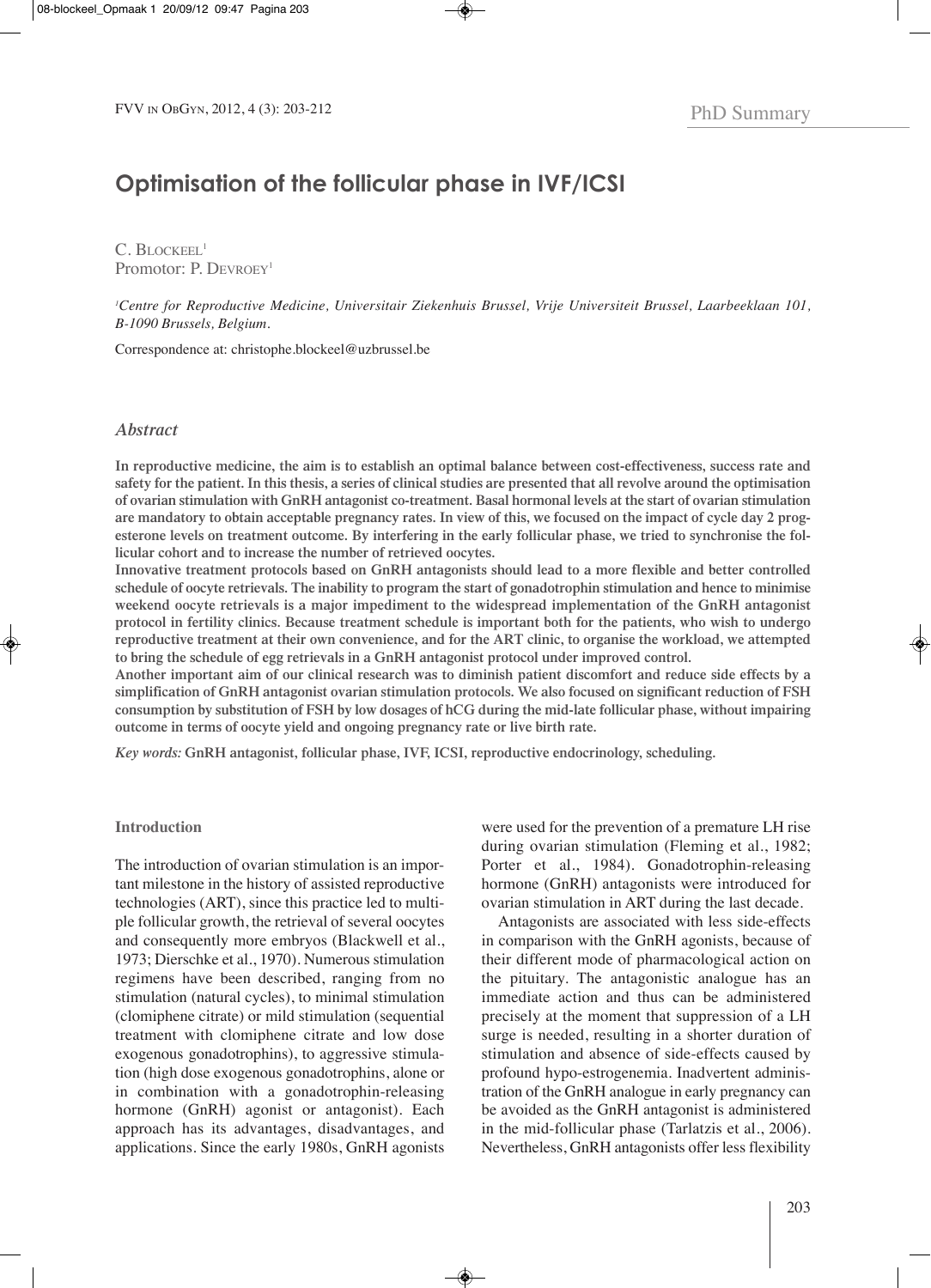regarding cycle programming compared with GnRH agonists (Tarlatzis et al., 2006).

Patients undergoing IVF/IVSI frequently experience a substantial burden and psychological distress. This burden is largely accounted for by two factors: length of treatment and side effects (Devroey et al., 2009). The patients' experience may be improved through the use of GnRH antagonists instead of GnRH agonists.

There appears to be no clinically significant difference in terms of live birth rate between GnRH antagonists and agonists: two meta-analyses comparing the two classes of GnRH analogues found almost identical odds ratios (0,82 - 0,86) for the probability of live birth, although the difference was statistically significant in one analysis (Al-Inany et al., 2006) and not in another (Kolibianakis et al., 2006). Recently, a systematic review and meta-analysis showed no difference in live birth rates between GnRH antagonists and agonists (Al-Inany et al., 2011).

Regarding secondary outcomes, both metaanalyses found shorter duration of GnRH analogue administration, decreased gonadotrophin requirements and lower incidence of ovarian hyperstimulation syndrome (OHSS) in the antagonist group. On the contrary, significantly more cumulus-oocyte complexes were retrieved in the agonist as compared with the antagonist group (Al-Inany et al., 2006; kolibianakis et al., 2006).

More than 20 different GnRH antagonist protocols have been reported, which reflects an ongoing process of refinement and improvement (kolibiniakis et al., 2006; Tarlatzis et al., 2006; Devroey et al., 2009).

Attempts to improve the outcome of assisted reproductive technology (ART) programs in terms of improving patient friendliness, reducing the incidence of potential complications such as cyst formation and development of the ovarian hyperstimulation syndrome (OHSS), and cutting the global cost of ArT, have led to a growing interest in GnRH-antagonist protocols.

basal hormonal levels at the start of ovarian stimulation are mandatory to obtain acceptable pregnancy rates. Elevated progesterone levels at the start of ovarian stimulation in patients treated with rFSH and GnRH antagonists are associated with reduced pregnancy rates (kolibianakis et al., 2004). However, the incidence of this condition has been poorly documented. The purpose of our cohort study was to prospectively compare the ongoing pregnancy rates in patients with normal and elevated progesterone levels on day 2 of the treatment cycle in a GnRH antagonist protocol (Blockeel et al., 2011b).

In line with this trial, we subsequently hypothesised that pretreatment with GnRH antagonists could be proposed as a planning tool for follicular cohort synchrony and scheduling of ART treatment in all patients, including those with normal serum progesterone levels on day 2 of the treatment cycle. The purpose of this next prospective randomised trial was to study the impact of a three-day course of GnRH antagonist pretreatment on the number of COCs (Blockeel et al., 2011c).

Apart from the aim to improve pregnancy rates, innovative treatment protocols based on GnRH antagonists should lead to a more flexible and better controlled schedule of oocyte retrievals, such as in the long GnRH agonist protocol. The inability to program the start of gonadotrophin stimulation and hence to minimise weekend oocyte retrievals is a major impediment to the widespread implementation of the GnRH antagonist protocol in fertility clinics. because treatment schedule is important both for the patients, who wish to undergo reproductive treatment at their own convenience, and for the ArT clinic, to organise the workload, we attempted to bring the schedule of egg retrievals in a GnRH antagonist protocol under improved control. Oral contraceptive pill (OCP) pretreatment is increasingly being abandoned as a planning tool, since this results in significantly lower pregnancy rates (Griesinger et al., 2010). it has been hypothesised that the gestagen component of the OCP could exert a negative impact on endometrial receptivity in the subsequent cycle. Alternatively, low endogenous lH levels after OCP pretreatment might impair oocyte competence or endometrial receptivity when ovarian stimulation is performed with recombinant FSH without LH in GnRH antagonist cycles (Griesinger et al., 2008).

The aim of this study was to prospectively analyse the ability to control the scheduling of GnRH antagonist cycles by the administration of estradiol valerate during the luteo-follicular transition period prior to the initiation of ovarian stimulation (Blockeel et al., 2012, RBMOnline).

Scarce information is currently available regarding the endocrine profile of the follicular phase during the so-called 'mild ovarian stimulation' protocols (Hohmann et al., 2003). We conducted a randomised, controlled trial to compare endocrine parameters and follicular development in IVF/ICSI cyclesduring which stimulation was started either on cycle day 2 or 5, and to evaluate the clinical applicability of a deferred start of gonadotrophin stimulation. The hypothesis was that when the start of gonadotrophin is postponed until cycle day 5, combined with an early start of the GnRH antagonist, a mild ovarian response would occur, characterised by a moderate estradiol rise, whilst preserving lH suppression (Blockeel et al., 2011d).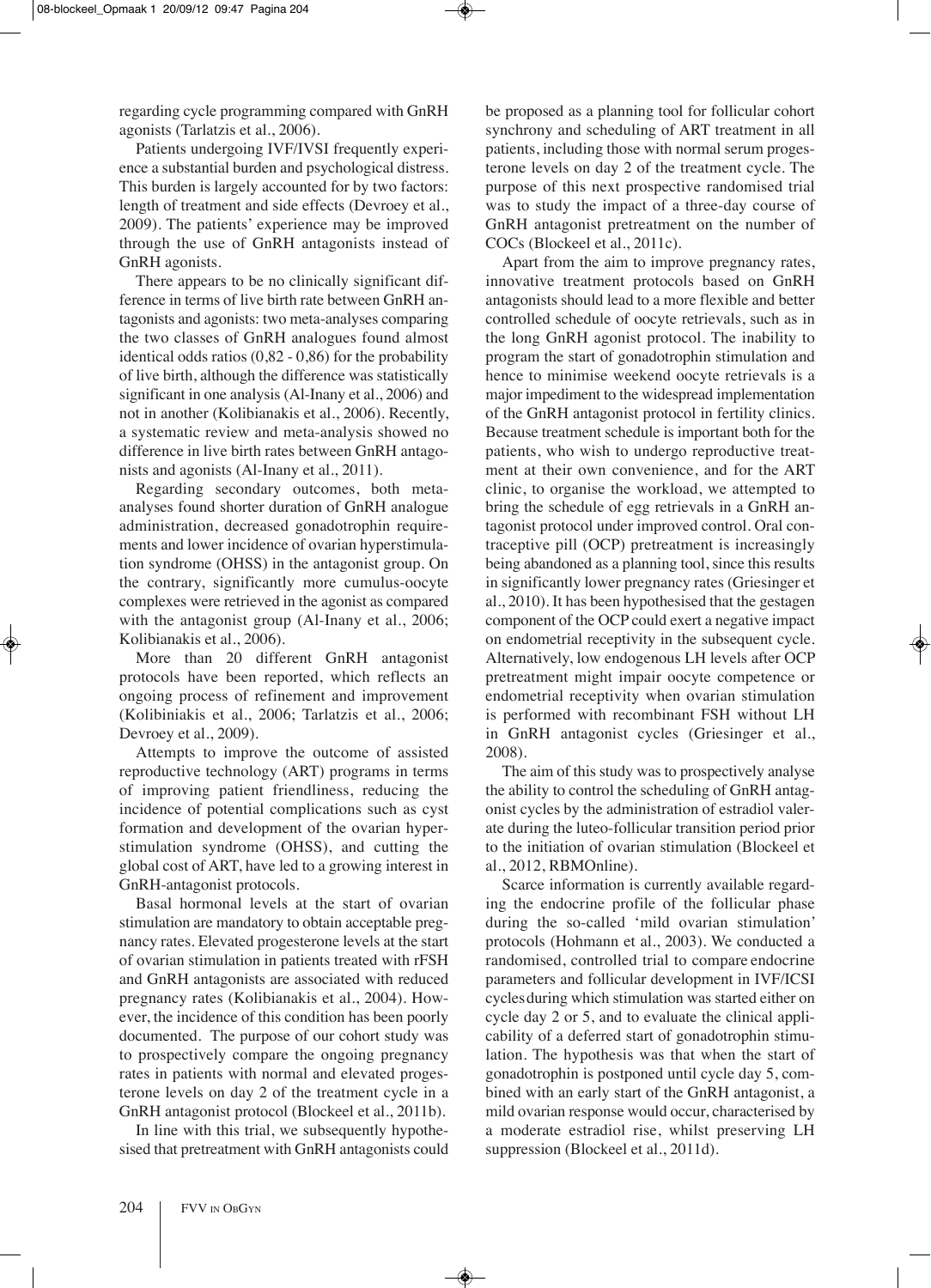For many years, FSH was considered the only stimulatory hormone needed for ovulation induction, acting through specific receptors on granulosa cells of ovarian follicles. In a GnRH agonist protocol, it was demonstrated that the administration of low doses of  $hCG (100-400 IU/day)$  can be successfully applied in patients undergoing ArT as a substitute for recombinant FSH in the final days of ovarian stimulation (Filicori et al., 2002a). In GnRH antagonist cycles, mid-late follicular phase FSH substitution by hCG, rather than supplementation, has been reported in a small cohort study, but this approach has not been investigated in a randomised controlled fashion (kenigsberg et al., 2006). Taking into account the more profound suppression of endogenous LH-levels by a GnRH-antagonist as compared to a GnRH-agonist, we conducted a preliminary study to explore whether low doses of hCG (200 IU/d) have similar potential to stimulate follicular development and yield satisfactory ongoing pregnancy rates in the absence of FSH (blockeel et al., 2009). As a continuation of this trial, we aimed to assess the influence of the administration of low dose hCG in the late follicular phase before final oocyte maturation on endometrium histology; we studied the morphological pattern and gene expression profile of human endometrium on the day of oocyte retrieval (Blockeel et al., 2011a).

**Methods**

All the studies were conducted in the period between 2007-2011 at the Centre of Reproductive Medicine of UZ brussel. All patients with primary or secondary infertility were included. A complete hormonal investigation with FSH, LH,  $E<sub>2</sub>$ , testosterone, delta4androstendione, prolactine, DHeAS, TSH, T3 and T4 was performed. A complete serological screening was added (Hepatitis B, C, HIV, Syphilis, CMV, Toxoplasmosis and Rubella) before being included. before entering the study, all patients underwent a complete pelvic examination and an ultrasound scan. Ethical approval was obtained by the Ethical Committee of the Universitair Ziekenhuis brussel. In case of a RCT, randomisation was performed at the outpatient clinic, when the results of the pretreatment hormonal analyses were discussed with the patient. A computer-generated list was used for randomisation, concealed to the recruiting nurse who made the decision about allocation by using a series of consecutively numbered sealed opaque envelopes. The treating physicians remained blind to the intervention group of each patient throughout the ovarian stimulation cycle, but the study nurses and the patients were aware of treatment group allocation. Each patient gave written informed consent and was enrolled in a study only once.



*Fig. 1.* — Randomised controlled trial with GnRH antagonist pretreatment in the study group (Blockeel et al., 2011)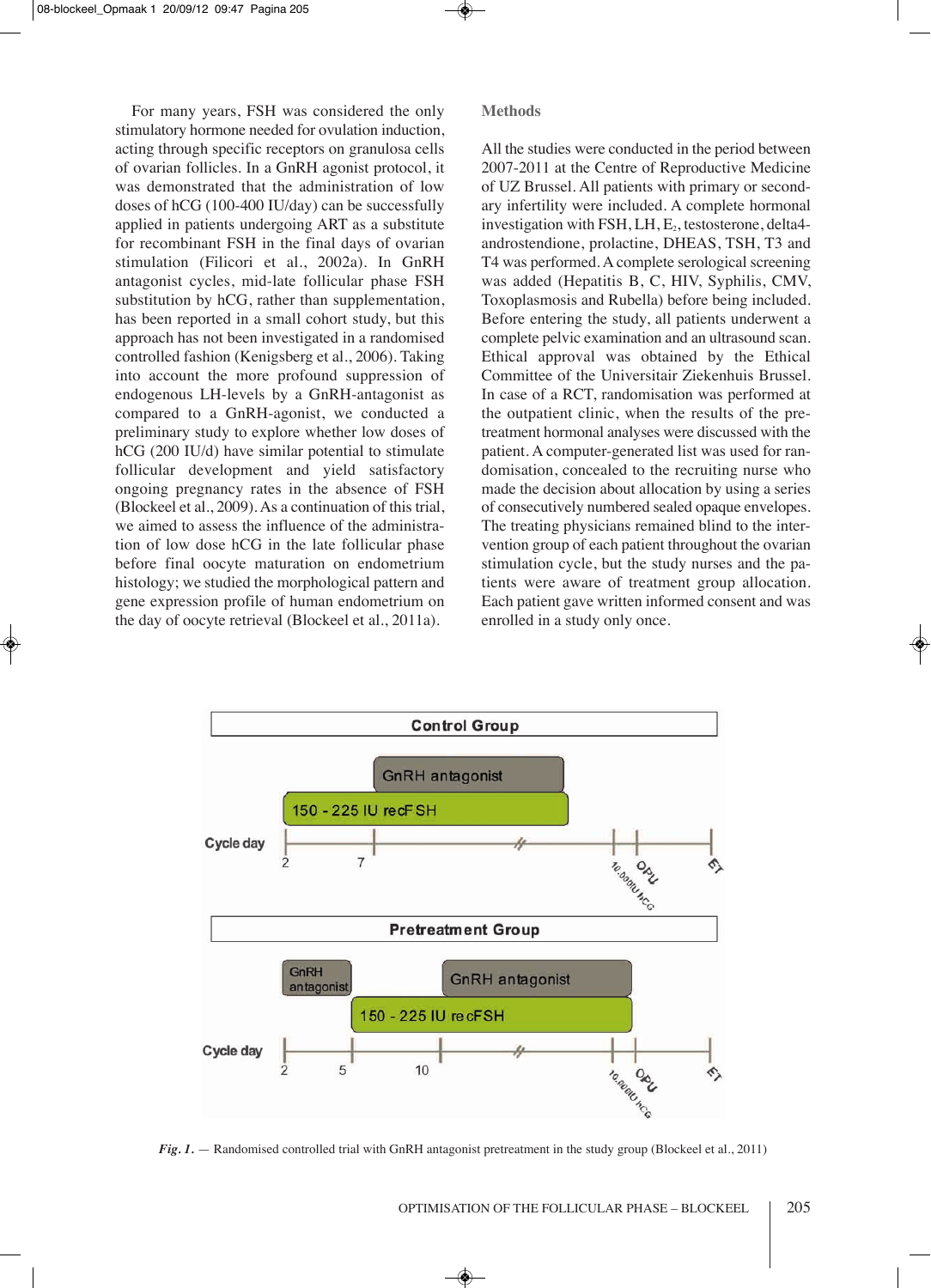

*Fig.* 2. — Randomised controlled trial with estradiol valerate pretreatment in the study group (Blockeel et al., 2012)

## *Multifollicular ovarian stimulation*

Since protocols for ovarian stimulation differ significantly in the presented studies, the methodology is described in Figures 1 to 4. Final oocyte maturation was triggered by the administration of 10,000 iU hCG (Pregnyl®, MSD, Oss, The Netherlands), as soon as three follicles of 17 mm diameter were visualised on ultrasonography (kolibianakis et al., 2004). Cumulus-oocyte-complexes (COC) were



*Fig.* 3. — Randomised controlled trial with start of stimulation on cycle day 5 in the study group (Blockeel et al., 2011)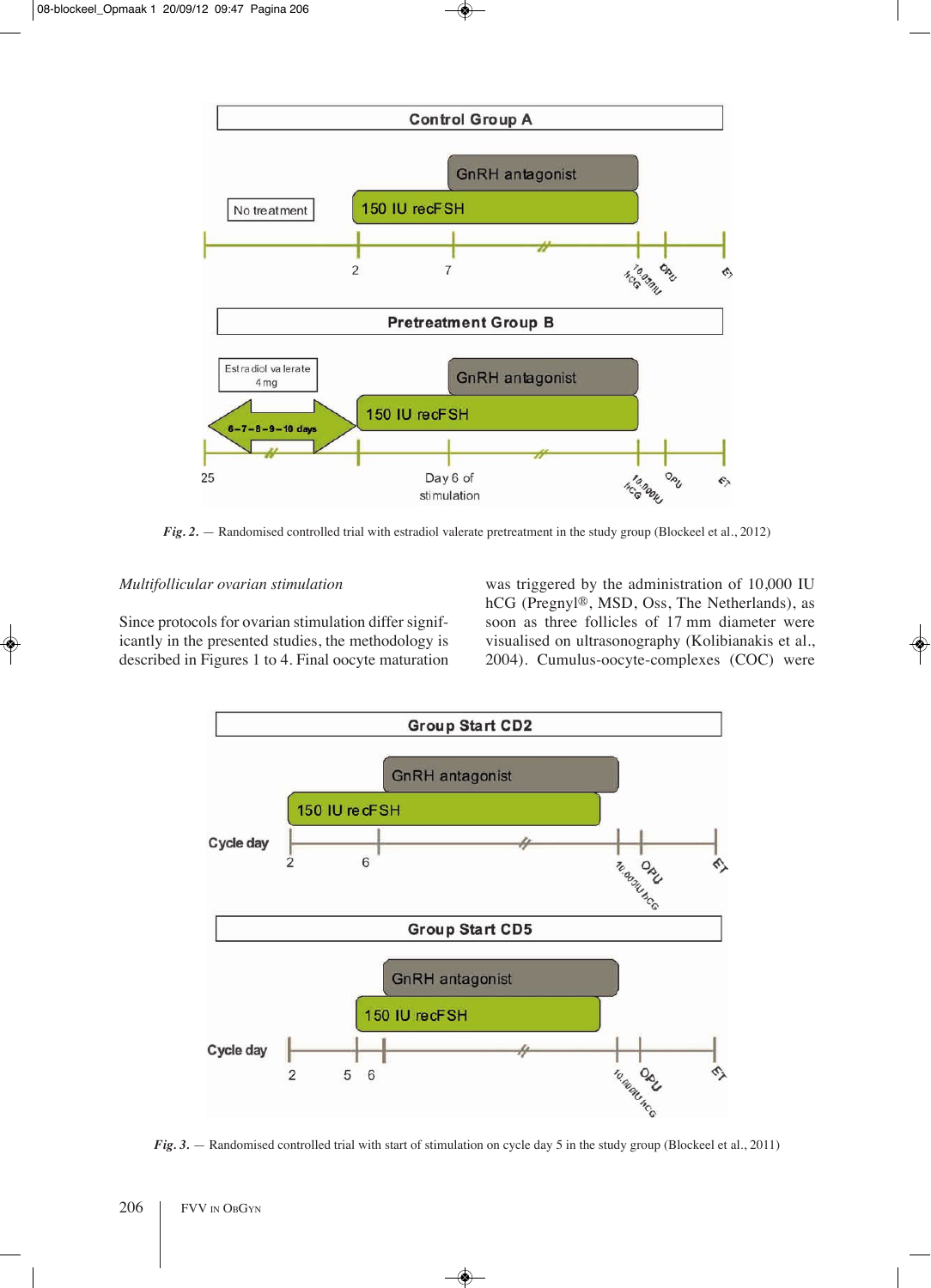

*Fig. 4.* — Randomised controlled trial with low dose hCG as a substitution of FSH in the late follicular phase (Blockeel et al., 2009)

collected 36 hours after Pregnyl® administration. Luteal phase support consisted of 600 mg of vaginally administered micronised natural progesterone (Utrogestan®, besins international, Paris, France) per day. To assess the treatment outcome, serum hCG was measured 14 and 17 days after oocyte retrieval. HCG levels above 20 iU/l were indicative for occurrence of a pregnancy.

## *Embryo culture, evaluation and embryo transfer*

In the trials, conventional IVF or ICSI was performed. Procedures for intracytoplasmic sperm injection were carried out as described by Van landuyt et al. (2005). Normal fertilisation was checked on day 1. Embryo quality was assessed daily from day 2 onwards until the moment of transfer or cryopreservation (in case of good-quality spare embryos), as described by Papanikolaou et al. (2005a,b). The embryo quality on day 5 was assessed according to the criteria of Gardner and Schoolcraft (1999). All transfers were single embryo transfers on day 5, except for the prospective cohort trial (Blockeel et al., 2011b) and the D2 versus D5 trial, where day 3 embryo transfer was also allowed.

## **Results**

# *GnRH antagonist pretreatment in case of elevated progesterone*

A total of 484 patients participated in this prospective cohort study. Abnormal progesterone levels on day 2 of the cycle were recorded in 30 out of 484 patients (6.2%). Subsequent administration of a GnRH antagonist on three consecutive days in the high progesterone group resulted in the normalization of progesterone values in all patients (Fig. 1).

Serum hormone levels of FSH,  $LH$ ,  $E_2$  and progesterone on the day of hCG trigger administration were similar in both treatment groups. The pregnancy rates per started cycle, per oocyte pick-up and per embryo transfer were not significantly different in both treatment groups (Table I).

## *GnRH antagonist pretreatment in case of normal progesterone*

A total of 69 patients were randomly assigned to either the control group ( $n = 36$ ) or the pretreatment group ( $n = 33$ ). The groups did not significantly dif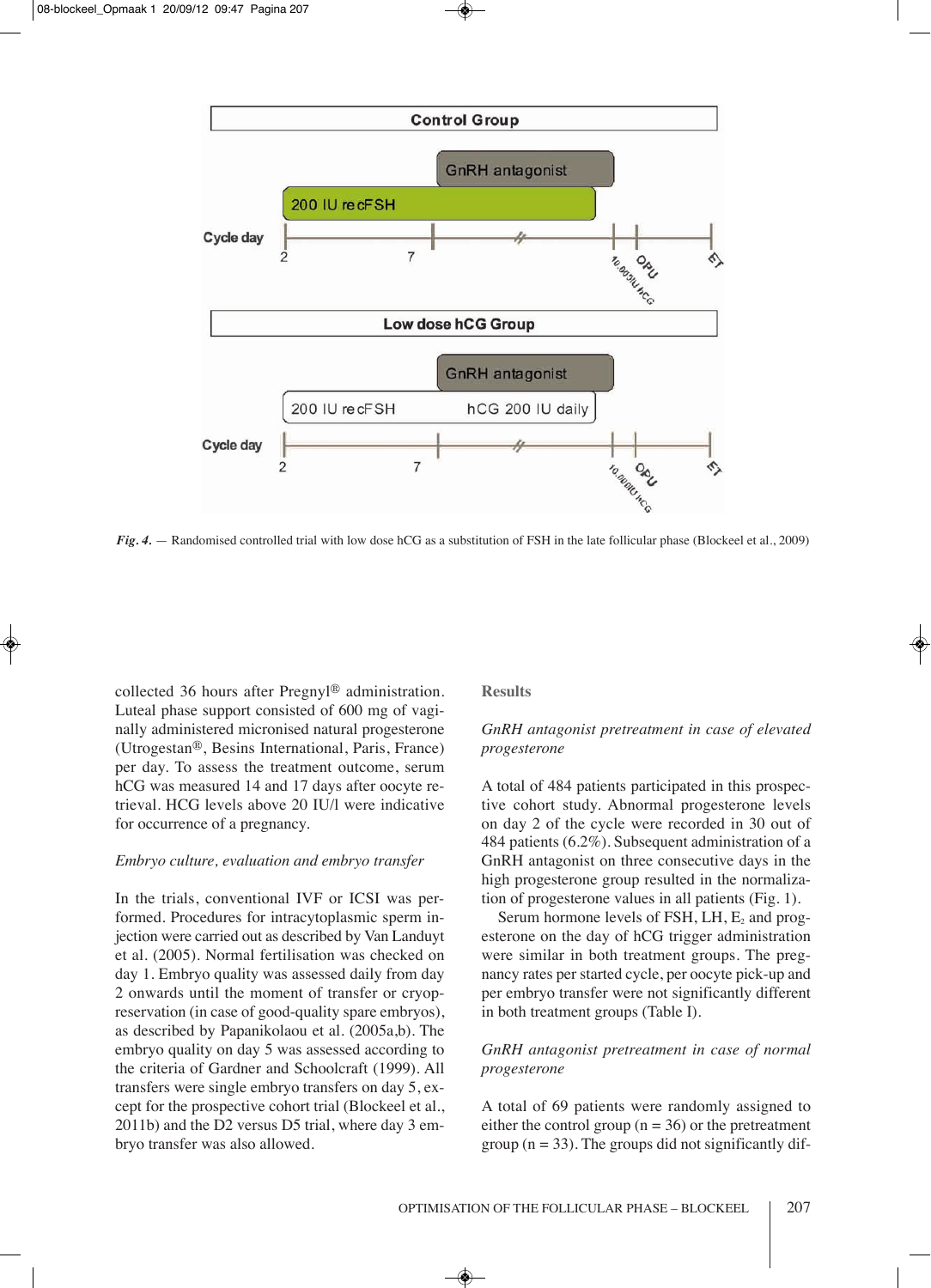Table **I.** — GnRH antagonist pretreatment in case of elevated progesterone: clinical outcome measures (Blockeel et al., 2011b).

|                                             | <b>Normal P</b><br>$(P < 1.5$ ng/mL) | <b>Elevated P</b><br>$(P > 1.5$ ng/mL) | p value |
|---------------------------------------------|--------------------------------------|----------------------------------------|---------|
| Positive hCG                                |                                      |                                        |         |
| Per started cycle $\%$ (n)                  | 31.9 (145/454)                       | 23.3(7/30)                             | 0.33    |
| Per pickup $\%$ (n)                         | 32.1 (145/452)                       | 26.9(7/26)                             | 0.58    |
| Per embryo transfer $\%$ (n)                | 36.1 (145/402)                       | 29.2(7/24)                             | 0.49    |
| Outcome for patients with positive hCG test |                                      |                                        |         |
| Biochemical pregnancy % (n)                 | 10.3(15/145)                         | 42.9(3/7)                              | 0.01    |
| Miscarriage $\%$ (n)                        | 9.7(14/145)                          | 0.0(0/7)                               | 0.38    |
| Ectopic pregnancy $\%$ (n)                  | 2.8(4/145)                           | 0.0(0/7)                               | 0.66    |
| Ongoing pregnancy $\%$ (n)                  | 77.2 (112/145)                       | 57.1(4/7)                              | 0.22    |
|                                             |                                      |                                        |         |

fer with regard to baseline and demographic characteristics, such as age, bMi, basal FSH, antral follicle count, number of previous IVF/ICSI trials and indication for infertility treatment.

The duration of hormonal stimulation (8.8 vs 8.9 d) and total dose of gonadotropins (1568.2 iU vs 1499.6 iU) were similar in the two groups. The number of COCs retrieved was 9.9 (SD 4.9) and 12.8 (SD 7.8) in the control and pretreatment group, respectively, with a between group difference of 2.9 and 95% confidence limits of  $-0.2$  to  $6.0$  (p = 0.067). Among the patients who had oocyte retrieval (36 control vs 31 women in the pretreatment group) the crude and adjusted between-group differences for the number of COCs retrieved were 3.7 (0.7 to 6.7;  $p = 0.016$ ) and 3.9 (0.9 to 7.0;  $p = 0.012$ ), respectively. Ongoing pregnancy rates per started cycle, per oocyte retrieval and per embryo transfer were similar in both groups (Table II).

## *Estradiol valerate pretreatment*

A total of 86 patients were randomly assigned to either the control group or the pretreatment group (Fig. 2). Demographic characteristics did not differ significantly between both groups.

With regard to the outcome of ovarian stimulation in both groups, a longer duration of stimulation was observed in the pretreatment group [9.6 (SD 1.4) days versus 8.6 (SD 1.5) days in the control group  $(p = 0.004)$ ]. The number of COCs obtained at retrieval was similar in both groups. The proportion of patients undergoing an oocyte retrieval during the weekend was significantly lower in the pretreatment group (1/37) compared to the control group (8/39), with an absolute between-group difference of -17.8% (95% confidence interval -31.5% to -4.1%,  $p = 0.029$ . Only one oocyte retrieval occurred on a Saturday in the pretreatment group (Fig. 5).

The ongoing pregnancy rates per started cycle were similar in the pretreatment group (16/42 or 38.1%) and the control group (16/44 or 36.4%), between-group difference  $-1.7\%$ ,  $p = 0.868$ ).

## *Start of ovarian stimulation on day 2 or day 5 of the cycle*

Overall duration of rFSH administration (days of stimulation) in the study group was significantly lower than in the control group. The total dose of rFSH consumed was significantly lower in the study group: 1,364 iU (SD 226) versus 1,177 iU (SD 295),

**Table II.** — GnRH antagonist pretreatment in case of normal progesterone (Blockeel et al., 2011c).

|                                                                 | <b>Control group</b> | <b>Pretreatment group</b> | P - value |  |
|-----------------------------------------------------------------|----------------------|---------------------------|-----------|--|
| Starting dose of rFSH (IU)                                      | $177.7 \pm 32.3$     | $166.9 + 22.9$            | 0.125     |  |
| Days of rFSH stimulation                                        | $8.8 \pm 1.7$        | $8.8 \pm 1.4$             | 1.000     |  |
| Number of $COCs^*$                                              | $9.9 + 4.9$          | $13.6 \pm 7.3$            | 0.016     |  |
| Ongoing pregnancy rate per started cycle $\%$ (n)               | 33.3\% (12/36)       | 42.4\% (14/33)            | 0.596     |  |
| * Number of COCs among patients who underwent oocyte retrieval. |                      |                           |           |  |
|                                                                 |                      |                           |           |  |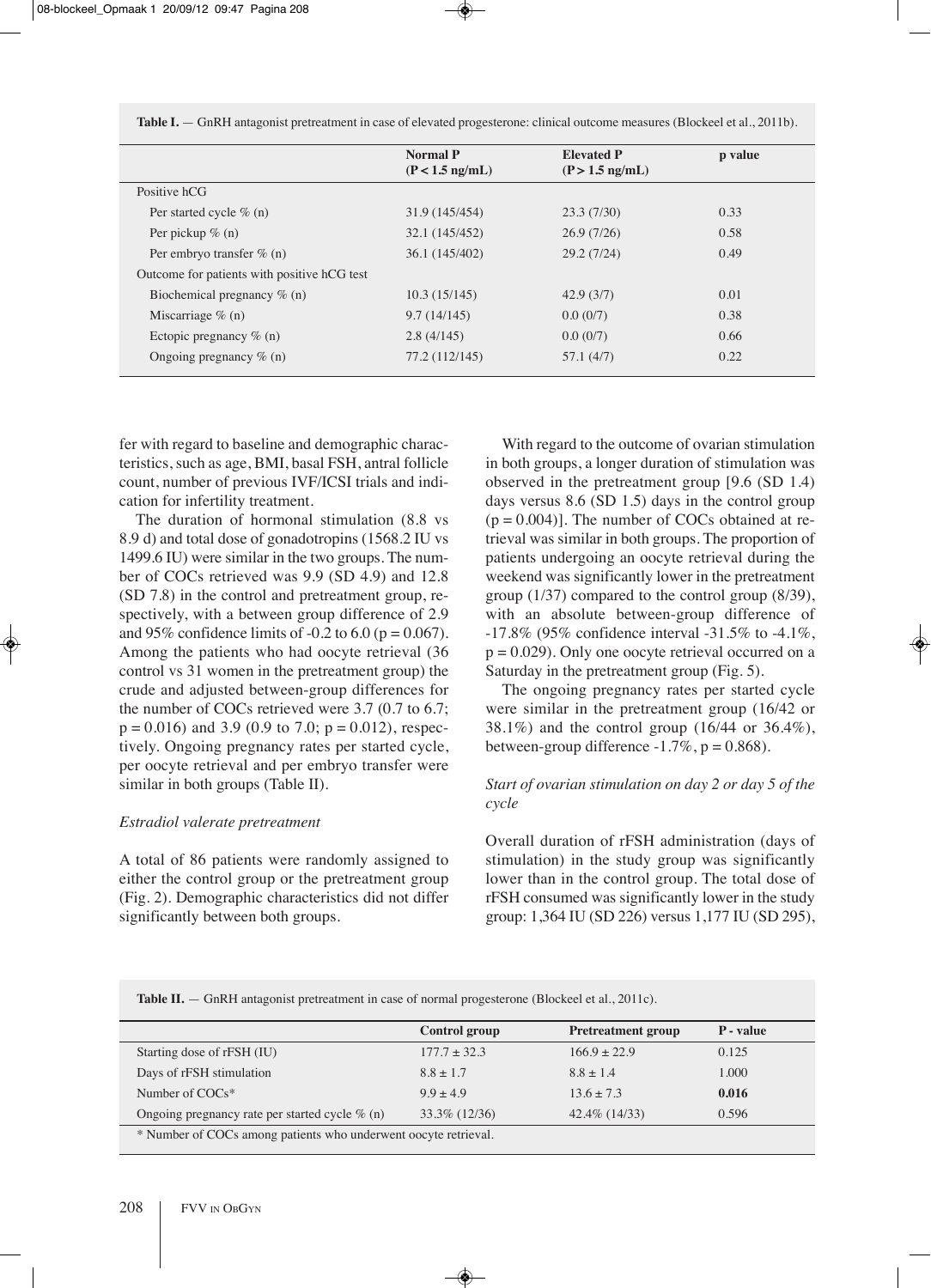

*Fig.* 5. — Oocyte retrieval by day in the estradiol valerate pretreatment group and the control group (Blockeel et al., 2012)

p < 0.01. The number of COCs obtained at retrieval was similar in both groups. The fertilisation rate, the implantation rate, the pregnancy rate and abortion rate were comparable in both groups. The ongoing pregnancy rate per started cycle was 28% (10 out of 36 patients in the control group and 25% (10 out of 40 patients) in the study group ( $P = 0.78$ ). Serum hormone levels were measured on day 2, day 6 and day 8 of the cycle, and immediately before triggering final oocyte maturation. Follicular phase patterns of both gonadotropin and steroid levels did not demonstrate clear differences between both treatment groups, except for the serum estradiol and FSH level being significantly higher and the serum LH level being significantly lower on day 6 of the cycle in the control group. Also, lH levels appeared significantly higher in the study group at the time of hCG.

## *Low dose hCG in the late follicular phase*

A total of 70 patients were randomly assigned to either the study or the control group (Fig. 5). Overall treatment duration (days of stimulation) did not significantly differ. Obviously, the duration of rFSH administration in the hCG-group was significantly lower than in the control group. HCG was administered in the hCG-group for  $2.3 \pm 1.4$  days. The total dose of rFSH consumed was significantly lower in the hCG group: 1273 (SD 260) versus 1617(SD 280), p < 0.001. The number of COCs obtained at retrieval was similar in both groups. The fertilisation rate, the implantation rate, the pregnancy rate and abortion rate were comparable in both groups (Table III).

**Influence on the endometrium of low dose hCG in the late follicular phase**

A total of 35 patients were randomly assigned to either the study or the control group. All patients underwent an endometrial biopsy on the day of oocyte retrieval. There was no difference in both groups in terms of histological dating of the endometrium on the day of oocyte retrieval. Gene expression analysis was performed on 5 non-pregnant patients from the hCG-group and 5 non-pregnant patients from the control group. It showed a significant differential expression of 65 probe sets between the hCG- and the rFSH-group, with 21 upregulated and 44 downregulated in the hCG-group. Unsupervised principal component analysis (PCA) with GeneSpring GX 7.3 was applied to reduce the multidimensional gene expression data into three dimensions. It showed a heterogenous expression pattern with no specific clusters for both study groups.

## **Discussion**

A key step forward in developing strategies for IVF stimulation was the introduction of GnRH antagonists. In contrast to GnRH agonists that rely on pituitary desensitisation, GnRH antagonists cause immediate gonadotrophin suppression by competitive occupancy of the GnRH receptor. As stated in the introduction, GnRH antagonist regimens yield shorter stimulation cycles, resulting in fewer injections and therefore a substantial decrease of the patients' burden (Devroey et al., 2009). Moreover, side-effects and risk of OHSS and cycle cancellation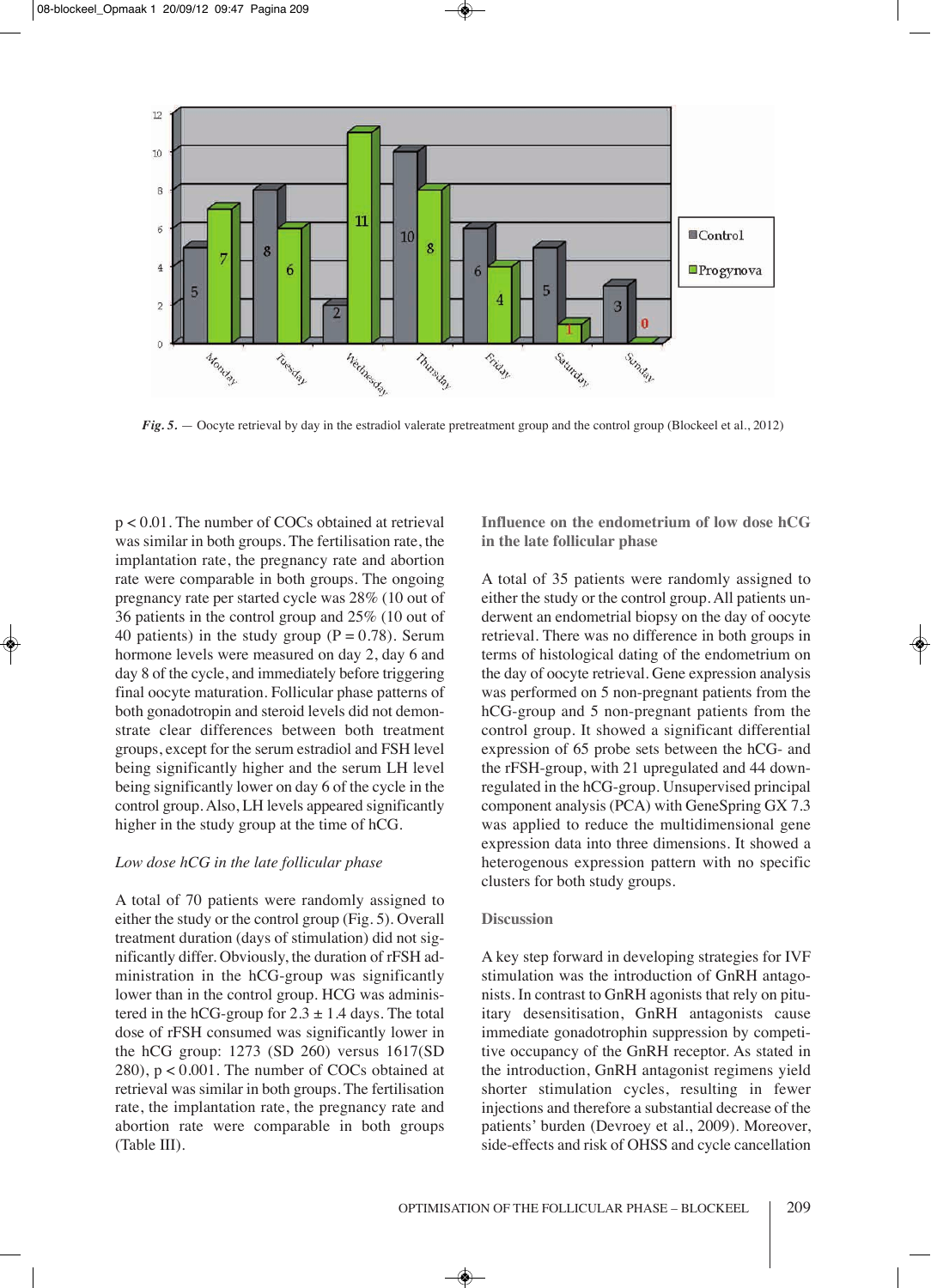|                                       | rFSH-group<br><b>Mean</b> (SD) | Low-dose hCG<br>group<br>Mean (SD) | P value for<br>between-group<br>difference |
|---------------------------------------|--------------------------------|------------------------------------|--------------------------------------------|
| Total dose of rFSH, IU                | 1617(280)                      | 1273 (260)                         | < 0.001                                    |
| Overall treatment duration, days      | 8.2(1.6)                       | 8.7(1.6)                           | 0.19                                       |
| Rec FSH duration, days                | 8.2(1.6)                       | 6.4(1.3)                           | < 0.001                                    |
| hCG duration, days                    | $\Omega$                       | 2.3(1.4)                           | < 0.001                                    |
| Number of COCs                        | 12.3(5.8)                      | 11.1(5.2)                          | 0.40                                       |
| Number of ongoing pregnancies $n(\%)$ |                                |                                    |                                            |
| Per started cycle                     | 10/35(29%)                     | 13/35(37%)                         | 0.45                                       |
| Per pickup                            | 10/32(31%)                     | 13/29(45%)                         | 0.28                                       |
| Per embryo transfer                   | 10/29(35%)                     | 13/27(48%)                         | 0.30                                       |

**Table III.** — Low dose hCG in the late follicular phase: cycle outcome measures (Blockeel et al., 2009).

are reduced in antagonist cycles (kolibianakis et al., 2006; Heijnen et al., 2007; Al-Inany et al., 2011).

In the work presented in this thesis, I have aimed to define new strategies for ART cycles, stimulated with GnRH antagonist co-treatment. The focus of these strategies was to improve the balance between treatment efficacy and burden. In the first part of the work, i focused on the luteo-follicular transition phase and early follicular phase, whereas in the second part, I tried to optimise the mid-late follicular phase.

#### *Early Follicular Phase*

Progesterone levels at the start of ovarian stimulation in patients treated with rFSH and GnRH antagonists are of crucial importance. Although the occurrence has been poorly documented, elevated progesterone levels on day 2 or 3 of the cycle are associated with reduced pregnancy rates (kolibianakis et al., 2004). In this trial, we demonstrated that raised progesterone levels can be normalised through administration of a GnRH antagonist during three subsequent days prior to the start of gonadotropin stimulation.

In case of normal progesterone at initiation of the cycle, pretreatment with GnRH antagonists during three consecutive days before the onset of ovarian stimulation yields a higher number of COCs per oocyte retrieval compared to a conventional GnRH antagonist protocol. This approach could be adopted as novel convenience tool to schedule GnRH antagonist cycles and to aid the organisation of an ArT centre, through the administration of a GnRH antagonist during a varying number of days (i.e. two, three or four days), in accordance with the intended onset of ovarian stimulation. The protocol could be used in oocyte donors to facilitate synchronisation with the acceptor. The clinical potential of this short and patient-friendly modified protocol is associated with a small financial cost increment of approximately 110 euros per cycle. Another possible drawback of this pretreatment protocol is the addition of three subcutaneous injections to the patient.

Pretreatment with estradiol valerate reduces the proportion of oocyte retrievals during weekend days, without affecting the number of COCs or ongoing pregnancy rates. The clinical potential of this short and patient-friendly protocol is associated with a smaller financial cost increment than the GnRH antagonist pretreatment protocol, besides the absence of supplementary injections in the estradiol pretreatment protocol. Using this protocol, we are able to schedule the oocyte retrievals without changing the criteria for final oocyte maturation, as prolongation of the follicular phase by delaying the administration of hCG is shown to result in lower pregnancy rates (kolibianakis et al., 2004).

The administration of rFSH starting on day 2 or 5 of the cycle in a GnRH antagonist co-treatment protocol for iVF/iCSi patients, yields only subtle differences in the endocrine profile and follicular development. Ovarian stimulation is initiated 3 days later in the CD5 study group compared to the CD2 control group, which implies a significant longer follicular phase in the CD5 group (10.1 days in the CD2 group versus 11.9 days in the CD5 group,  $p < 0.01$ ). The duration of the stimulation differs by 1.3 days only. This finding suggests indeed that less administered FSH is needed when starting with stimulation later during the follicular phase and a significant decrease in total consumption of rFSH  $(1,364 \pm 226)$ (SD) IU versus  $1,177 \pm 295$  IU;  $p < 0.01$ ). More specifically, the need for exogenous FSH during the first days of ovarian stimulation can be questioned, as the relatively high endogenous FSH concentrations during this period could be sufficient. Although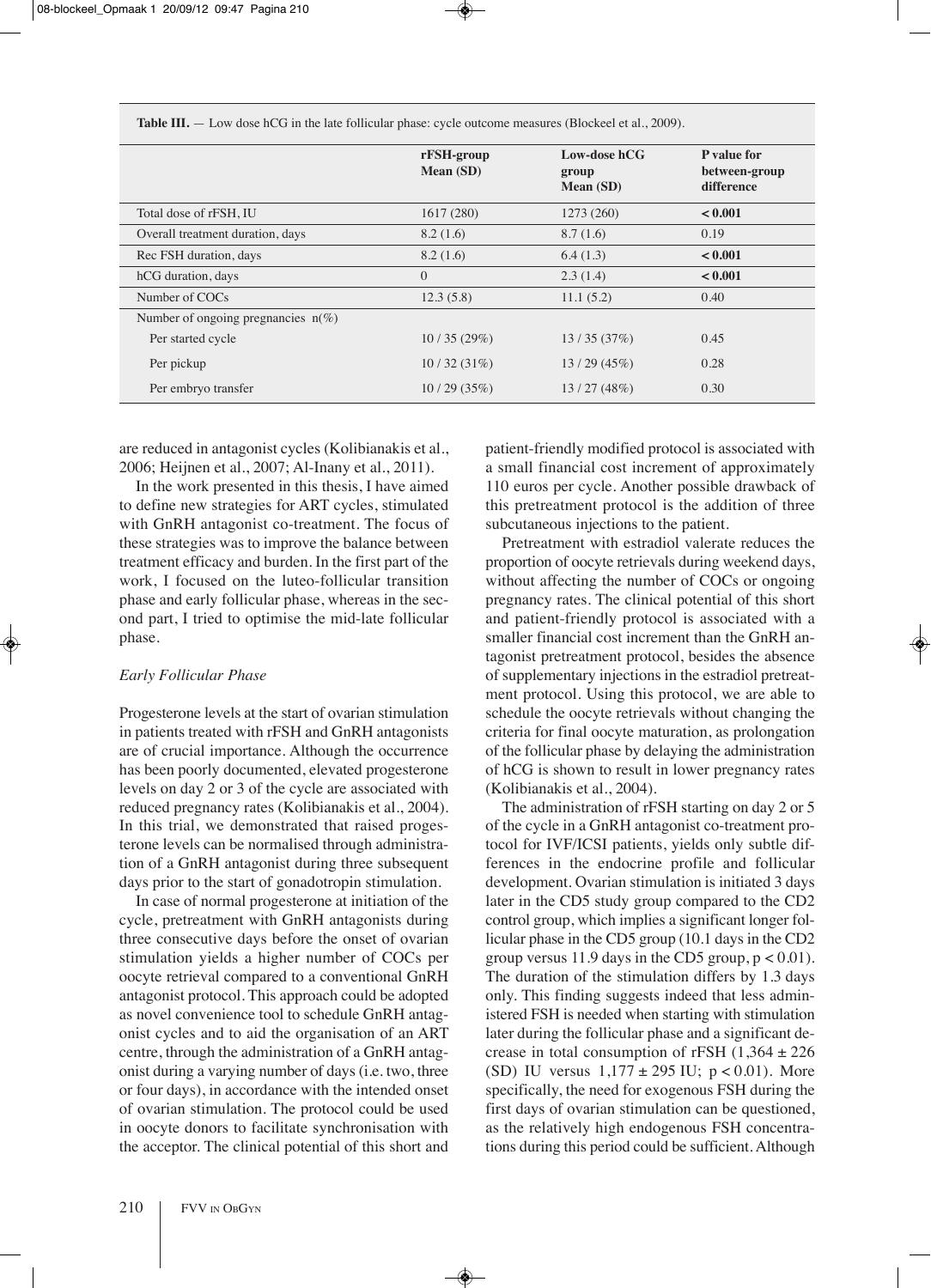the administration of rFSH on day 5 of the cycle can overrule single dominant follicle selection in the majority of women, more than ten per cent of the patients (4 out of 39) developed mono-follicular growth, probably due to closure of the FSH window (Fauser et al., 1993). Ovarian stimulation seems to be feasible in the majority of patients when initiated on cycle day 5, with minimal impact on the length of the follicular phase. These results suggest that by selecting the appropriate day to initiate ovarian stimulation (namely on cycle day 2, 3, 4 or 5) oocyte retrievals on weekends can be largely avoided and could serve as a additional planning tool to schedule iVF treatment cycles at the patient's and the centre's convenience. The development of a standardised protocol most suitable for ovarian stimulation for all women seems to be elusive due to important differences in ovarian response among patients. Patient tailored regimens based on individual patient characteristics should be developed further. in other words, mild response rather than mild stimulation needs further scrutiny (Fauser et al., 2010).

## *Late Follicular Phase*

The administration of 200 IU/d of hCG can be safely applied in patients undergoing ArT to substitute for recombinant FSH in the final days of ovarian stimulation in an antagonist protocol. The protocol is generally applicable and the use of hCG confers a dramatic reduction on the treatment cost, as compared to FSH-containing preparations, like recombinant FSH or highly purified human menopausal gonadotropins or hMG.

Substitution of FSH by hCG has been reported earlier in GnRH agonist protocols (Filicori et al., 2002a, 2002b, 2005).

besides the clinical aspects, the impact on endometrial gene expression in a standard rFSH stimulation protocol, compared with a 200IU hCG regimen in the late follicular phase in a GnRH antagonist protocol was assessed. No difference in terms of histological dating of the endometrium on the day of oocyte retrieval could be demonstrated, and full human genome gene expression analysis showed a significant differential expression of 65 probe sets only.

Although still to be elucidated, the expression of the lH/hCG receptor could constitute as a marker of endometrial receptivity. it is increasingly clear that hCG in the luteal phase intervenes in the regulation of endometrial differentiation with a positive impact at the different steps of implantation, tissue remodeling and angiogenesis (Perrier d'Hauterive et al., 2007). From previous studies, it was also suggested that hCG in the follicular phase positively influences

implantation rates (Filicori et al., 2005). As a corollary of this, the introduction of hCG in the late follicular phase could enhance uterine receptivity and therefore play a significant role in implantation.

#### **Conclusion**

In this thesis, attempts to further optimise the GnRH antagonist protocol in order to increase the acceptance and the implementation of GnRH antagonists in general practice have been made. From a first trial, we concluded that administration of a GnRH antagonist normalises progesterone levels in those cases with isolated elevated serum progesterone levels at the start of the ArT treatment cycle, and that this pretreatment is compatible with adequate ovarian stimulation and results in acceptable pregnancy rates. In the following trial, pretreatment with GnRH antagonists in case of normal progesterone yielded a trend towards a higher number of COCs compared to a conventional GnRH antagonist protocol. The next trial, making use of estradiol valerate as pretreatment, showed a reduction of the proportion of oocyte retrievals during weekend days, without affecting the number of COCs or ongoing pregnancy rates. The fourth study shows that the administration of rFSH starting on day 2 or day 5 of the cycle in a GnRH antagonist protocol for IVF/ICSI patients yields a comparable endocrine profile and follicular development. The fifth and sixth study dealt with replacing rFSH by 200IU of hCG per day in the late follicular phase of a GnRH antagonist protocol, resulting in a decreased consumption of gonadotrophins (without differences in oocyte yield and pregnancy outcome) and a similar endometrial histological and gene expression pattern.

In conclusion, the purposes of the different studies, namely increasing pregnancy chance, offering a scheduling tool for the GnRH antagonist protocol and significantly reducing the treatment cost were reached.

#### **References**

- Al-Inany HG, Abou-Setta AM, Aboulghar M. Gonadotrophinreleasing hormone antagonists for assisted conception. Cochrane Database Syst Rev. 2006;19,3:CD001750.
- Al-Inany HG, Youssef MA, Aboulghar M et al. Gonadotrophinreleasing hormone antagonists for assisted reproductive technology. Cochrane Database Syst Rev. 2011;11,5:CD001750.
- Blackwell R, Amoss M, Vale W. Concomitant release of FSH and LH induced by native and synthetic LRF. Am J Physiol 1973;224:170-5.
- blockeel C, De Vos M, Verpoest W et al. Can 200 iU of hCG replace recombinant FSH in the late follicular phase in a GnRH-antagonist cycle? A pilot study. Hum Reprod 2009;24:2910-6.
- Blockeel C, Van Vaerenbergh I, Fatemi HM et al. Gene expression profile in the endometrium on the day of oocyte retrieval